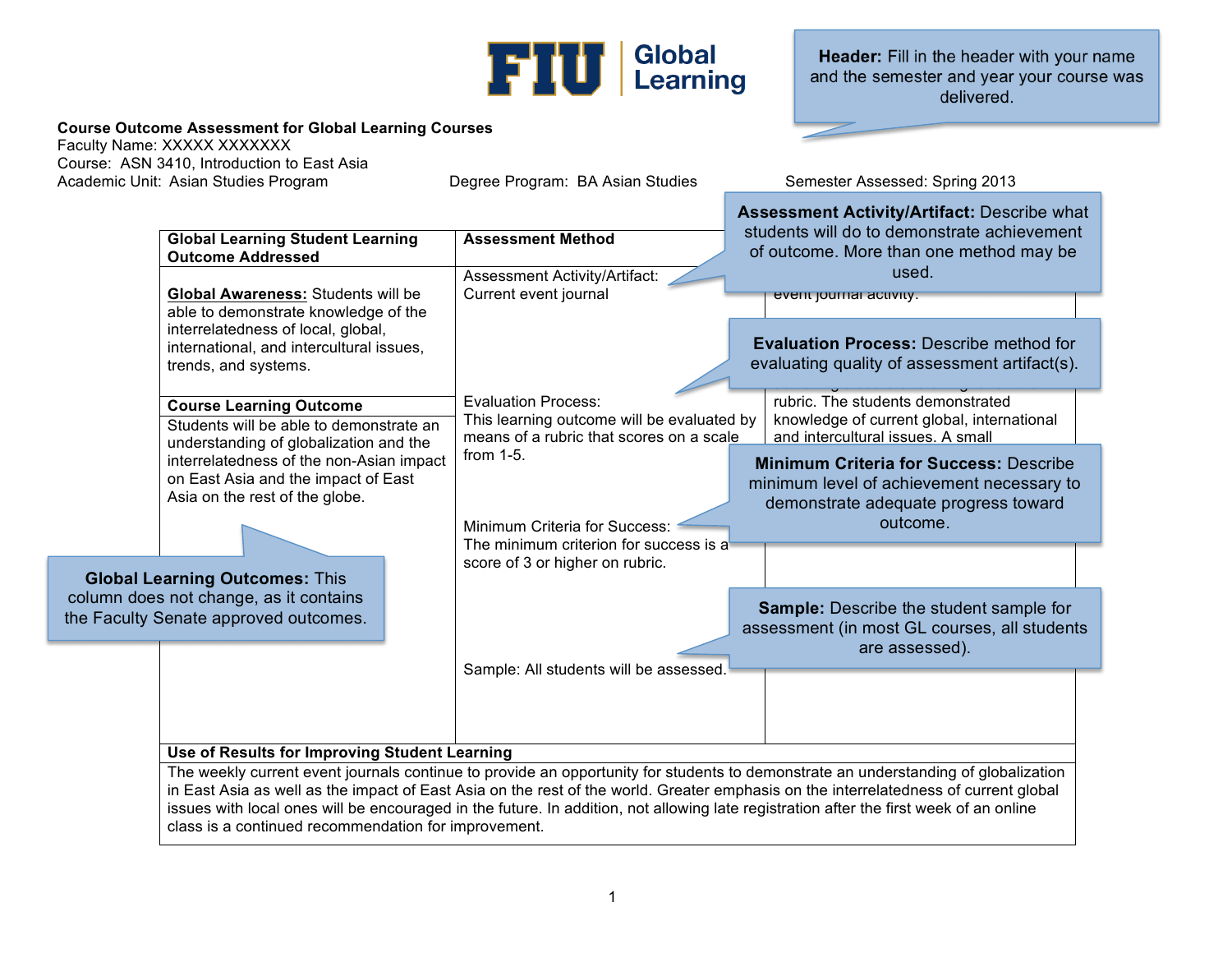

## **Course Outcome Assessment for Global Learning Courses**

Faculty Name: XXXXX XXXXXXX Course: ASN 3410, Introduction to East Asia Academic Unit: Asian Studies Program **Degree Program: BA Asian Studies** Semester Assessed: Spring 2013

| <b>Global Learning Student Learning</b><br><b>Outcome Addressed</b>                                                                                                                                                                                                                                                                                                                                                                                                                                                                                                                                                                                                           |  | <b>Assessment Method</b>                                                                                                                                                                                                                                                                                                                                                                            | <b>Assessment Results</b>                                                                             |  |  |  |
|-------------------------------------------------------------------------------------------------------------------------------------------------------------------------------------------------------------------------------------------------------------------------------------------------------------------------------------------------------------------------------------------------------------------------------------------------------------------------------------------------------------------------------------------------------------------------------------------------------------------------------------------------------------------------------|--|-----------------------------------------------------------------------------------------------------------------------------------------------------------------------------------------------------------------------------------------------------------------------------------------------------------------------------------------------------------------------------------------------------|-------------------------------------------------------------------------------------------------------|--|--|--|
| Global Perspective: Students will be<br>able to conduct a multi-perspective<br>analysis of local, global, international,<br>and intercultural problems.                                                                                                                                                                                                                                                                                                                                                                                                                                                                                                                       |  | Assessment Activity/Artifact:<br>One of six 1-page reflection papers<br><b>Evaluation Process:</b>                                                                                                                                                                                                                                                                                                  | The majority of the students participated in<br>these in-class papers (some students<br>were absent). |  |  |  |
| <b>Course Learning Outcome</b>                                                                                                                                                                                                                                                                                                                                                                                                                                                                                                                                                                                                                                                |  | This learning outcome will be evaluated by<br>means of a rubric that scores on a scale                                                                                                                                                                                                                                                                                                              | All students who participated were able to<br>meet the minimum criteria for success by                |  |  |  |
| Students will be able to conduct a multi-                                                                                                                                                                                                                                                                                                                                                                                                                                                                                                                                                                                                                                     |  | from $1-5$                                                                                                                                                                                                                                                                                                                                                                                          | scoring a 3 or above on the rubric. Those                                                             |  |  |  |
| perspective<br>social issues                                                                                                                                                                                                                                                                                                                                                                                                                                                                                                                                                                                                                                                  |  | students who were evaluated exhibited<br><b>Assessment Results: Summarize assessment</b><br>critical analysis of the contemporary social<br>results in quantitative and/or qualitative form, as<br>issues affecting East Asia.<br>appropriate. Describe in a way that is meaningful for<br>you and others who may teach the course.<br>ls is an<br>ubric.<br>Sample: All students will be assessed. |                                                                                                       |  |  |  |
| Use of Results for Improving Student Learning<br>Students were able to analyze contemporary social issues in East Asia such as: Orientalism, Social Problems of Communist                                                                                                                                                                                                                                                                                                                                                                                                                                                                                                     |  |                                                                                                                                                                                                                                                                                                                                                                                                     |                                                                                                       |  |  |  |
| China, Reverse Orientalism, Asian Globalization, and Japan and the Environment. By expressing their ideas through reflection<br>papers, students were able to conduct a multi-perspective analysis of current global and intercultural problems in Asia. Greater<br>emphasis on analyzing East Asian social issues in the United States will improve students' understanding of contemporary social<br>issues in Asia as a whole. Some improvement is needed in regard to relating global East Asian social issues to these same issues<br>in the United States. Additional time will be spent on comparing and contrasting social issues in East Asia and the United States. |  |                                                                                                                                                                                                                                                                                                                                                                                                     |                                                                                                       |  |  |  |

**Use of Results for Improving Student Learning:** Reflect on the implications of the results and make recommendations for future semesters. Recommendations may include changes to content, teaching strategies, or assessments.